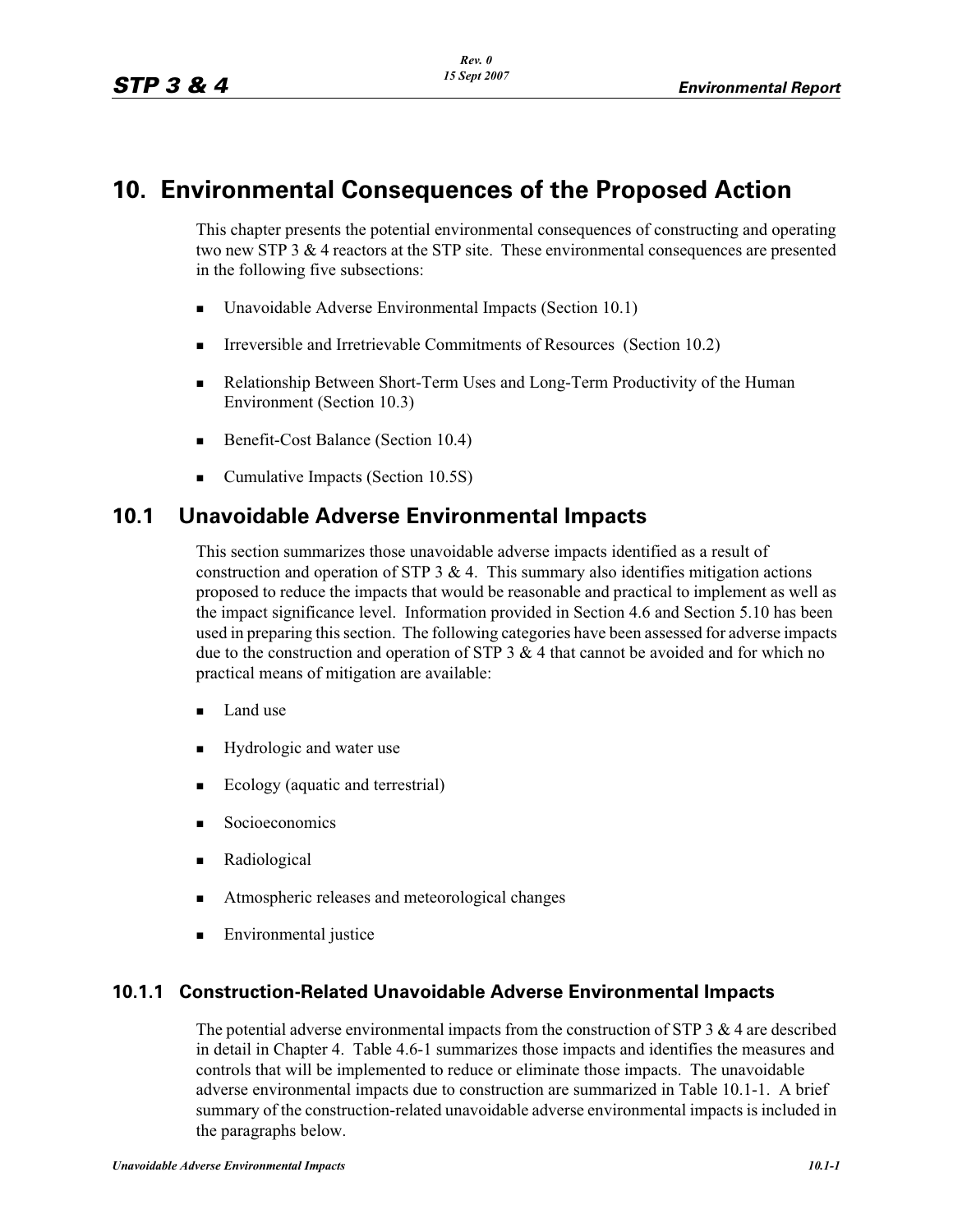For many of the impacts related to construction activities, mitigation measures that would be applied are referred to as "best management practices," as previously discussed in Section 3.9. Typically, their use is determined by the types of activities that are to be performed, and frequently, they are implemented through plans and procedures developed at the time of construction.

#### **10.1.1.1 Land Use**

Unavoidable, but small, adverse environmental impacts on land use would occur due to construction of STP 3  $\&$  4. Approximately 740 acres (out of approximately 12,200 total site acres) on the STP site will be affected; most of the land that will be cleared at STP was disturbed during the original construction of STP 1  $\&$  2. One non-jurisdictional wetland will be removed during construction; all other wetlands will be avoided. Construction may also occur in other sensitive areas, including the Coastal Management Zone. Land used for construction related activities (e.g., laydown and spoils areas, construction parking) will be restored once construction is complete. These impacts would be considered small and temporary. There may be the potential for small to moderate short-term physical land use changes in the vicinity of the site due to the development of temporary housing for construction employees.

#### **10.1.1.2 Hydrologic and Water Use**

The construction of STP  $3 \& 4$  will increase the amount of groundwater used at STP. The currently permitted groundwater withdrawal limit may need to be exceeded if onsite conservation methods are not successful. Temporary dewatering of the shallow aquifer will also be required during construction. However, construction practices (i.e.,. best management practices) and adherence to storm water management procedures, as included in the Storm Water Pollution Prevention Plan, will minimize the adverse effects of the construction dewatering on the aquifer and local wells. Additional potential construction impacts to local hydrology include the potential disturbance of local surface water bodies due to turbidity and sedimentation caused by construction activities. In summary, small, temporary unavoidable adverse impacts to local hydrology and water are anticipated during construction.

#### **10.1.1.3 Aquatic Ecology**

Construction activities (e.g., restoration of the barge slip) along the Colorado River shoreline may adversely affect shoreline habitat. In addition, construction activities have the potential to temporarily increase the sediment load in that section of the river, although it is likely the increase will be small. There is also potential for construction-related spills (e.g., hydraulic fluid, diesel) that may impact surface water bodies. One non-jurisdictional wetland will be removed during construction. Small temporary impacts to surface waters are likely from the filling in or rerouting of surface drainage features during construction. In summary, small temporary unavoidable adverse impacts to aquatic ecology are anticipated during construction.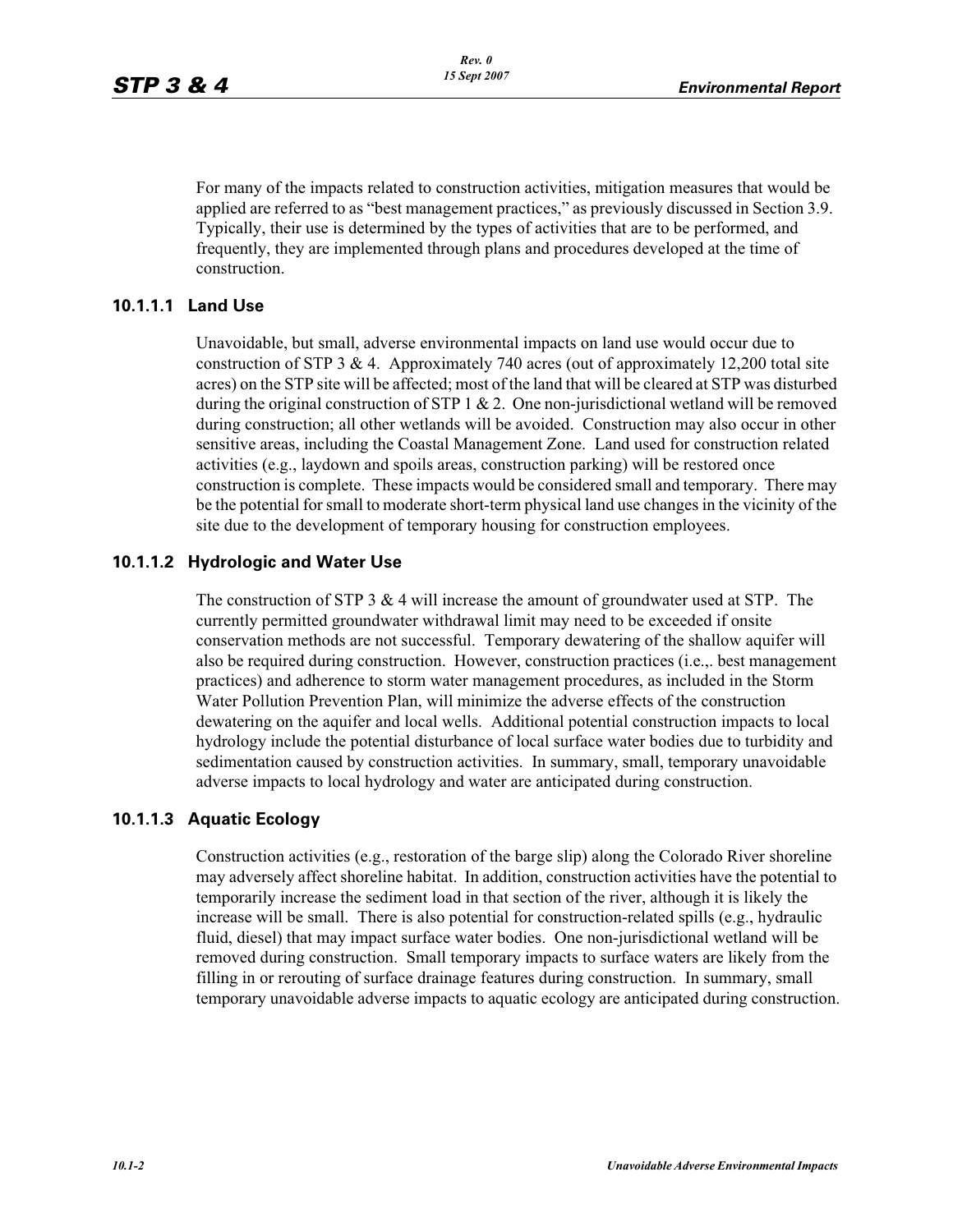#### **10.1.1.4 Terrestrial Ecology**

Clearing activities and construction of STP  $3 \& 4$ , including relocating or refilling drainage ditches, will likely cause wildlife to leave or avoid the construction sites or relocate to other areas. Any changes in the wildlife population density in the site area would be difficult to measure. There also is a small potential for bird collisions with construction equipment. After construction of STP 3  $\&$  4 is completed, wildlife is expected to return. Therefore, small temporary unavoidable adverse effects are anticipated to terrestrial ecology.

#### **10.1.1.5 Socioeconomic**

During construction, moderate to large socioeconomic impacts may result from the influx of estimated 5950 construction workers and their families. Early in the construction phase in Matagorda County, there is the potential for a shortage of suitable short-term housing or rental units. In addition, there is the possibility that the area schools may need to expand to accommodate the children of the construction workers. Water and wastewater facilities will require expansion/upgrading. Fire and police protection also would need to expand to meet the needs of the county. Roads in the vicinity of the STP site will experience increased traffic because most of the roads in the plant vicinity are two-lane highways.

Mitigation measures that could be implemented by STPNOC to minimize traffic impacts include staggering shifts, encouraging car pooling, erecting signs alerting drivers of increased construction traffic, and potentially adding turn lanes at the STP site. Increases in tax revenue that will result from the construction of STP  $3 & 4$  could be used for school funding, road improvements, upgrades/improvements to water/wastewater treatment facilities, and upgrades to the fire and police protection infrastructure. If housing is not available, local market forces will likely stimulate new home construction. All other socioeconomic impacts from construction activities will be small and temporary.

#### **10.1.1.6 Radiological**

Construction workers will receive radiation exposure from STP 1 & 2 during construction. However, the doses will be within regulatory limits (10 CFR 20.1301 and 40 CFR 190.10), as discussed in Section 4.5. The radiation dose to the workers is considered a small unavoidable adverse impact.

#### **10.1.1.7 Atmospheric and Meteorological**

Construction will result in increased air emissions and fugitive dust from traffic and construction equipment. Best management practices for dust control such as frequent watering of potential dust-emitting areas could be employed. Local exposure to potential construction noise will be mitigated by potential measures such as public notification of impending construction activities. Small unavoidable adverse impacts are anticipated.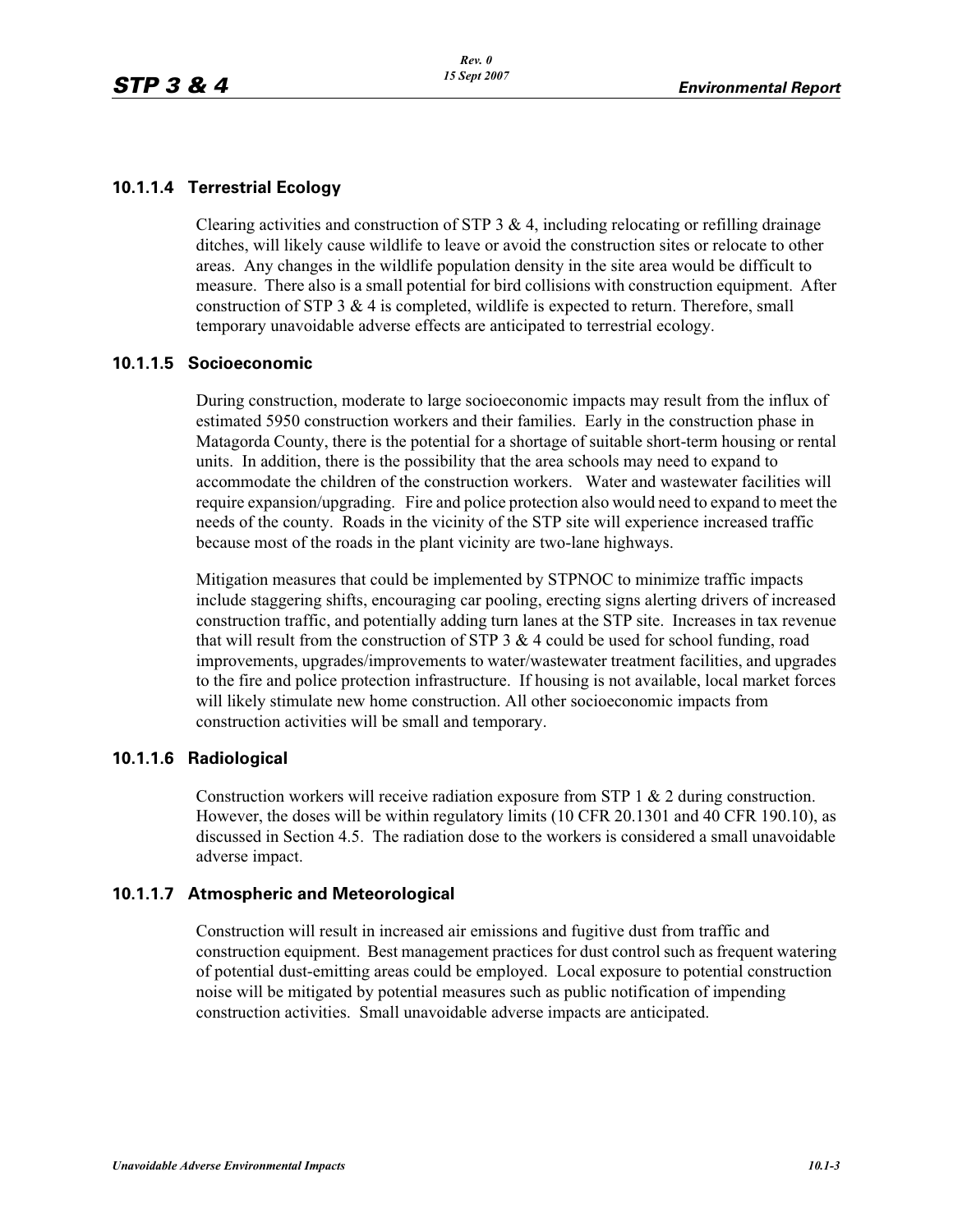### **10.1.1.8 Environmental Justice**

No disproportionately high or adverse impacts to minority or low-income populations were identified. However, the cost of low-income rental housing could increase due to increased demand for housing, potentially displacing low-income renters in Matagorda County during the construction phase. Small unavoidable adverse impacts are anticipated.

# **10.1.2 Unavoidable Adverse Environmental Impacts of Station Operations**

Operational impacts of STP 3  $&$  4 are discussed in detail in Chapter 5. Table 5.10-1 briefly describes those impacts and identifies measures and controls that may be implemented to reduce or eliminate adverse impacts. The expected impacts and the mitigation measures that are available to reduce these impacts are summarized in Table 10.1-2. The unavoidable adverse environmental impacts of operation, categorized by land use, hydrologic and water use, ecology (aquatic and terrestrial ecology), socioeconomics, radiological, atmospheric and meteorological, and environmental justice are summarized in the following paragraphs.

#### **10.1.2.1 Land Use**

Unavoidable, but small, adverse environmental impacts on land use would occur due to operation of STP 3  $\&$  4. Approximately 90 acres of STP land will be used during the licensed use of the facility; however, most of the land that will be cleared at the STP site was disturbed during the original construction of STP 1  $\&$  2. The proposed project is in keeping with the current use of the property, which is for the generation of power. Approximately 21 acres of permanently committed offsite land will be required to support STP 3  $\&$  4 due to the uranium fuel cycle.

The GE ABWR reactors will generate solid radioactive waste that will require disposal as discussed in Sections 3.5 and 5.5. Additional nonradioactive solid wastes will be generated from waste streams and sanitary effluents (i.e., sludge) as described in Sections 3.6 and 5.5. Additional land will be required for offsite disposal of radioactive and nonradioactive wastes.

#### **10.1.2.2 Hydrologic and Water Use**

Operation of STP 3 & 4 will increase the amount of surface water and groundwater used at STP. The required groundwater use is likely to exceed the level allowed by the current groundwater permit and a new groundwater use permit will be required. Consumptive water loss from the Colorado River will be within currently permitted levels. Small to moderate unavoidable adverse impacts from STP  $3 \& 4$  water use, specifically the loss of availability of both resources to other potential users will occur during the life of the plant.

Small unavoidable adverse impacts associated with chemical and wastewater discharges to the Colorado River and other surface water bodies will occur during the life of the plant as a result of blowdown, additional impervious surfaces, and wastewater treatment.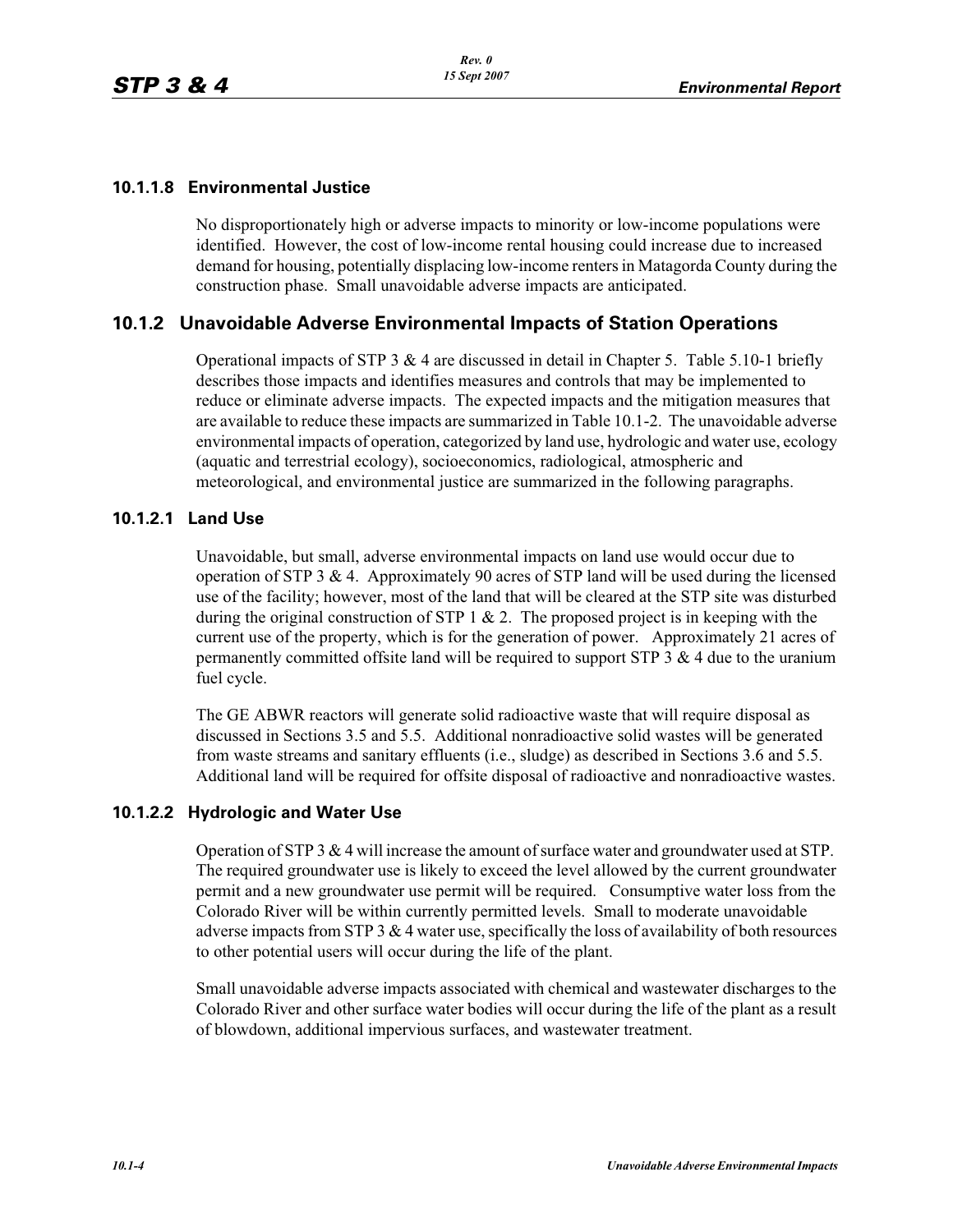#### **10.1.2.3 Aquatic Ecology**

Chemicals will be released to the Colorado River through blowdown from the Main Cooling Reservoir (MCR) in accordance with the Texas Pollution Discharge Elimination System (TPDES) permit. Because of dilution, the anticipated impact on water quality or aquatic biota is SMALL and will not be within previously permitted levels.

The thermal plume from discharge from the MCR to the Colorado River will be small and within the TPDES permit limitations. Entrainment and entrapment effects on aquatic biota at the MCR makeup water intake on the Colorado River will be small and will not require mitigation. Small unavoidable adverse impacts on aquatic ecology are anticipated.

#### **10.1.2.4 Terrestrial Ecology**

Operation of STP 3 & 4 will have small unavoidable adverse impacts on the local terrestrial ecology as a result of the increased water level in the MCR required for operation, noise, and the small potential for bird collisions with plant structures. Potentially adverse impacts to terrestrial ecology may occur as a result of loss of habitat because of vegetation control within the transmission line rights-of-way. These activities are part of the established agencyapproved vegetation maintenance program that is ongoing for the existing transmission line. There will be no increase in transmission line maintenance due to the addition of STP 3 & 4.

Operation of the mechanical draft cooling towers will result in small amounts of salt deposition, but the deposits will be minimal and leaf damage potential will be within the vicinity of the cooling towers. Maximum deposition will occur on STP property. No impacts are expected offsite. Small unavoidable adverse impacts on terrestrial ecology are anticipated.

#### **10.1.2.5 Socioeconomics**

Socioeconomic impacts from the operations workforce and their families, estimated at approximately 2400 people, may affect housing, water and wastewater treatment, and schools. MODERATE to LARGE temporary unavoidable adverse impacts may result from these issues until mitigation measures are in effect. SMALL unavoidable adverse impacts are anticipated from the use of local roads and the ability of the police, fire, and social service to provide services to the operations workforce.

Several plant buildings (e.g., reactor building, cooling towers) will be visible from local roads. Also, the plume generated from the cooling towers may be visible during several months of the year. The incremental increase in visible impacts will not have any short- or long-term impacts to local residents or visitors, and will therefore be SMALL. Small adverse environmental impacts are anticipated.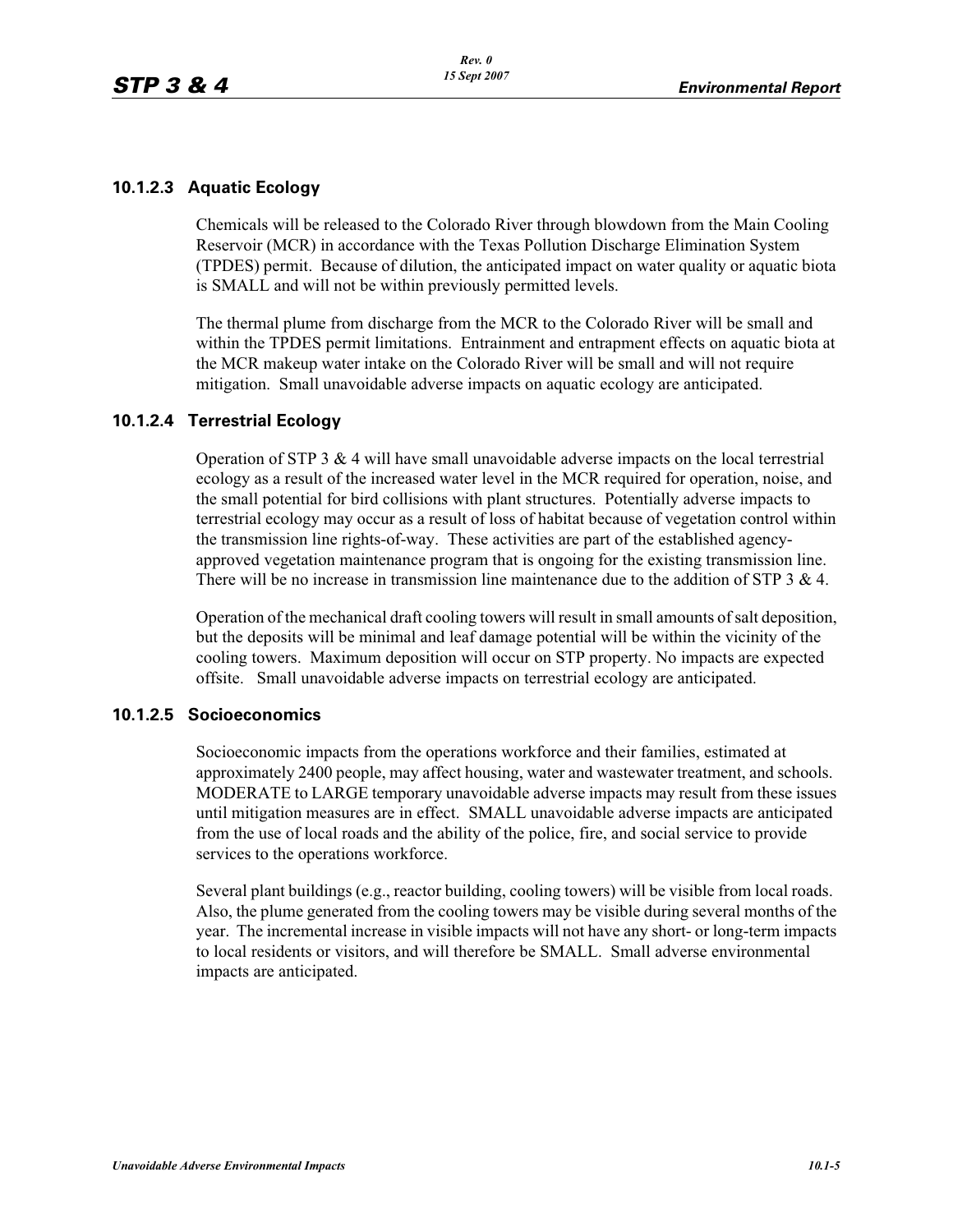#### **10.1.2.6 Radiological**

STP 3  $\&$  4 will discharge small amounts of radioactive liquids and gases within regulatory limits (10 CFR 50, Appendix I). Potential doses to workers and the public will be well within the applicable regulatory limits. The generation of radioactive wastes will also occur as a result of plant operation. Small unavoidable adverse impacts are anticipated.

#### **10.1.2.7 Atmospheric and Meteorological**

Minimal releases of pollutants to the atmosphere will result from operation of STP  $3 \& 4$ . In particular, testing of standby generators and other combustion equipment (estimated at less than 100 hours/year) will emit minimal air pollutants. The emissions from the two mechanical draft cooling towers have the potential for causing micro-level changes to the meteorology (e.g., fogging, precipitation, ground-level fogging), but only in the immediate vicinity of the towers. SMALL unavoidable adverse impacts are anticipated.

#### **10.1.2.8 Environmental Justice**

No impacts that would be disproportionately high and adverse on minority or low-income populations were identified. However, low-income rental housing rates could increase due to increased demand for housing, potentially displacing low-income renters in Matagorda County at the start of operations. SMALL, temporary, unavoidable adverse impacts are anticipated.

#### **10.1.3 Summary of Unavoidable Adverse Environmental Impacts**

Based on the preceding analysis of unavoidable adverse impacts from the construction and operation of STP 3  $\&$  4, the following are irreversible commitments of these environmental resources:

- -Land use resources
- -Water resources
- -Ecological resources (terrestrial and aquatic)

These irreversible commitments are further discussed in Section 10.2, Irreversible and Irretrievable Commitments of Resources. The unavoidable adverse environmental impacts that are further considered in Section 10.4, Benefit-Cost Balance, are summarized below:

- -Land use (onsite and offsite)
- -Water (surface water and groundwater)
- -Ecology (terrestrial and aquatic)
- -Socioeconomic (traffic, housing, water and wastewater, schools, fire and police services)
- -Radiological (regulated effluent releases, storage of wastes)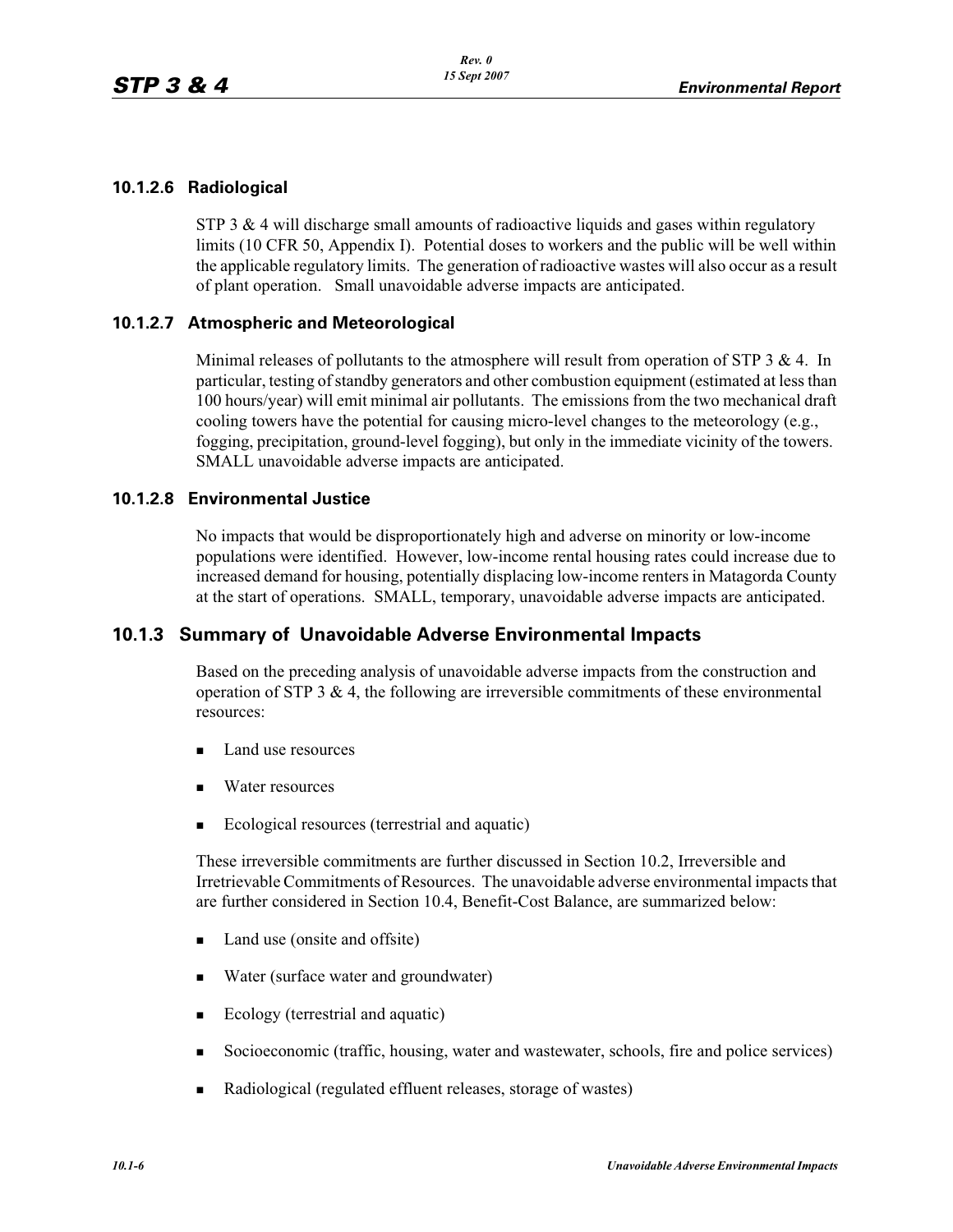|          |                                                                                                                                                                                                                                                           | Table 10.1-1 Construction-Related Unavoidable Adverse Environmental Impacts                                                                                                                                                                                                                                             |                                                                                                |
|----------|-----------------------------------------------------------------------------------------------------------------------------------------------------------------------------------------------------------------------------------------------------------|-------------------------------------------------------------------------------------------------------------------------------------------------------------------------------------------------------------------------------------------------------------------------------------------------------------------------|------------------------------------------------------------------------------------------------|
| Category | Adverse Impact                                                                                                                                                                                                                                            | Actions to Mitigate Impacts                                                                                                                                                                                                                                                                                             | <b>Unavoidable Adverse Impacts</b>                                                             |
| Land     | recontouring the landscape.<br>Ground-disturbing activities<br>including excavating and                                                                                                                                                                   | Conduct construction activities using Best Management<br>permit requirements. Implement environmental controls<br>required in the Stormwater Pollution Protection Plan<br>Practices (BMP) in accordance with regulatory and<br>(SWPPP) such as weekly compliance inspections,<br>documentation of runoff controls, etc. | Small, temporary impact to land use<br>during the construction phase of<br>project.            |
|          | Removal of vegetation within<br>the temporary impact areas.                                                                                                                                                                                               | Cleanup and dispose of waste debris at designated<br>location. Temporary impact area will be graded,<br>landscaped to match the surrounding area, and<br>revegetated.                                                                                                                                                   | Small, temporary impact to land use<br>during the construction phase of<br>project.            |
|          | conducted in sensitive areas<br>(e.g., Coastal Management<br>Construction activities<br>Zone).                                                                                                                                                            | government and nongovernment organizations to verify<br>that construction activities comply with Texas Coastal<br>Maintain communications with local and regional<br>Management Plan                                                                                                                                    | land use during the construction phase<br>Small to moderate temporary impact to<br>of project. |
|          |                                                                                                                                                                                                                                                           | Avoid sensitive areas where possible. All activities in<br>these areas would comply with regulatory and permit<br>requirements.                                                                                                                                                                                         |                                                                                                |
|          | including spoil mounds and<br>Stockpiling of soils on site<br>borrow pit soils.                                                                                                                                                                           | Restrict stockpiling to designated areas. Stabilize all<br>loose soils on site through the use of appropriate<br>erosion control methodologies.                                                                                                                                                                         | Small, temporary impact to land use<br>during the construction phase of<br>project.            |
|          | construction of new permanent<br>ΘØ<br>structures and the creation of<br>haul road and the parking an<br>impervious surface i.e., the<br>within the existing STP site<br>Change in land use due to<br>the site is designated for<br>industrial land use). | activities to the designated areas within the STP site.<br>Restrict all construction and construction-related                                                                                                                                                                                                           | Small impacts to land use for the life of<br>the plant.                                        |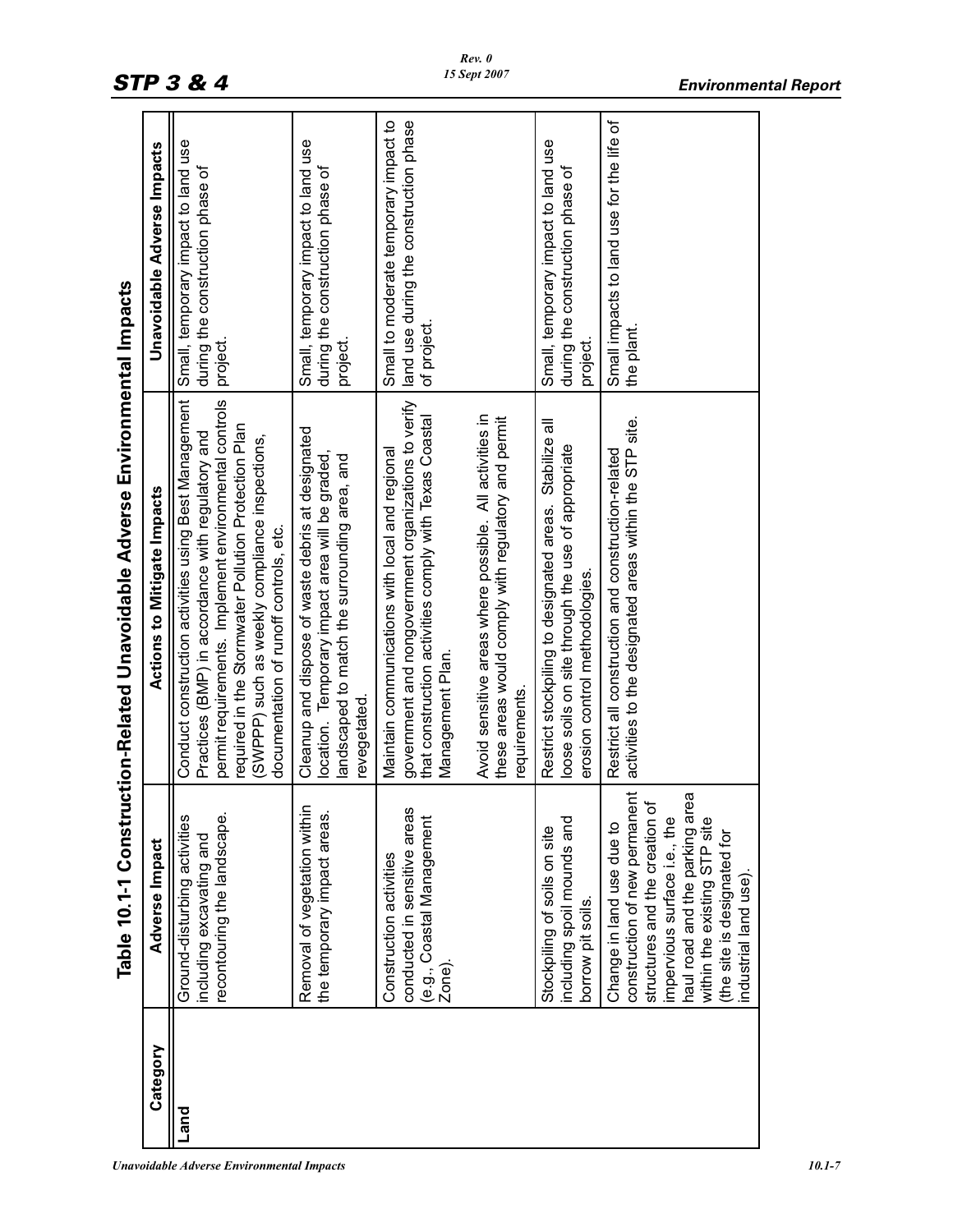|                             | Table 10.1-1 Construction-                                                                                                                            | Related Unavoidable Adverse Environmental Impacts (Continued)                                                                                                                                                                                                                                                                                                                                                                                                                                                                                                                                                            |                                                                                                |
|-----------------------------|-------------------------------------------------------------------------------------------------------------------------------------------------------|--------------------------------------------------------------------------------------------------------------------------------------------------------------------------------------------------------------------------------------------------------------------------------------------------------------------------------------------------------------------------------------------------------------------------------------------------------------------------------------------------------------------------------------------------------------------------------------------------------------------------|------------------------------------------------------------------------------------------------|
| Category                    | Adverse Impact                                                                                                                                        | <b>Actions to Mitigate Impacts</b>                                                                                                                                                                                                                                                                                                                                                                                                                                                                                                                                                                                       | <b>Unavoidable Adverse Impacts</b>                                                             |
| Land                        | land use changes in the vicinity<br>Potential short-term physical<br>development of employee<br>of the project due to<br>housing.                     | disseminate project information in a timely manner.<br>government and nongovernment organizations to<br>Maintain communications with local and regional                                                                                                                                                                                                                                                                                                                                                                                                                                                                  | land use during the construction phase<br>Small to moderate temporary impact to<br>of project. |
| Hydrologic and<br>Water Use | Impacts to onsite surface water<br>drainage flows by diverting and<br>ഉ<br>filling several unnamed onsit<br>drainage features.                        | sediment filters would be used to accommodate surface<br>water runoff from altered drainage areas and the newly<br>wetlands. Appropriate erosion control measures taken<br>on all drainage features and wetlands to prevent turbid<br>constructed impervious areas. Avoid all jurisdictional<br>water, soil deposition, vegetation removal, etc., from<br>occurring within those areas or downstream areas<br>New drainage ditches and other feature such as<br>through the approved SWPPP.                                                                                                                              | Small, temporary impact to hydrology<br>during the construction phase of<br>project.           |
|                             | ω<br>Increase in surface water as<br>result of dewatering and<br>excavation activities                                                                | To decrease the volume of surface water runoff created<br>excavation/dewatering activities will be controlled by a<br>construction activities. Proper erosion controls will be<br>during dewatering/excavating activities of the deeply<br>used to contain sediments found in the runoff before<br>₹<br>conjunction with sand drains will be constructed.<br>excavated areas, a groundwater control system<br>consisting of a perimeter circuit of deep wells in<br>series of ditches that drain the water away from<br>being discharged into any jurisdictional water.<br>other surface water runoff created during the | Small, temporary impact to hydrology<br>during the construction phase of<br>project            |
|                             | ৳<br>resulting from the excavation<br>through the shallow aquifer,<br>and subsequent dewatering<br>Impacts to local hydrology<br>the shallow aquifer. | time. Upon completion of construction, groundwater in<br>construction area will be unaffected because they are<br>Local drinking water wells found in the vicinity of the<br>shallow aquifer in a limited area for a short period of<br>the shallow aquifer will return to natural elevations<br>surficial clays. Dewatering would occur within the<br>located in the deeper aquifer which is isolated by                                                                                                                                                                                                                | Small, temporary impact to hydrology<br>during the construction phase of<br>project            |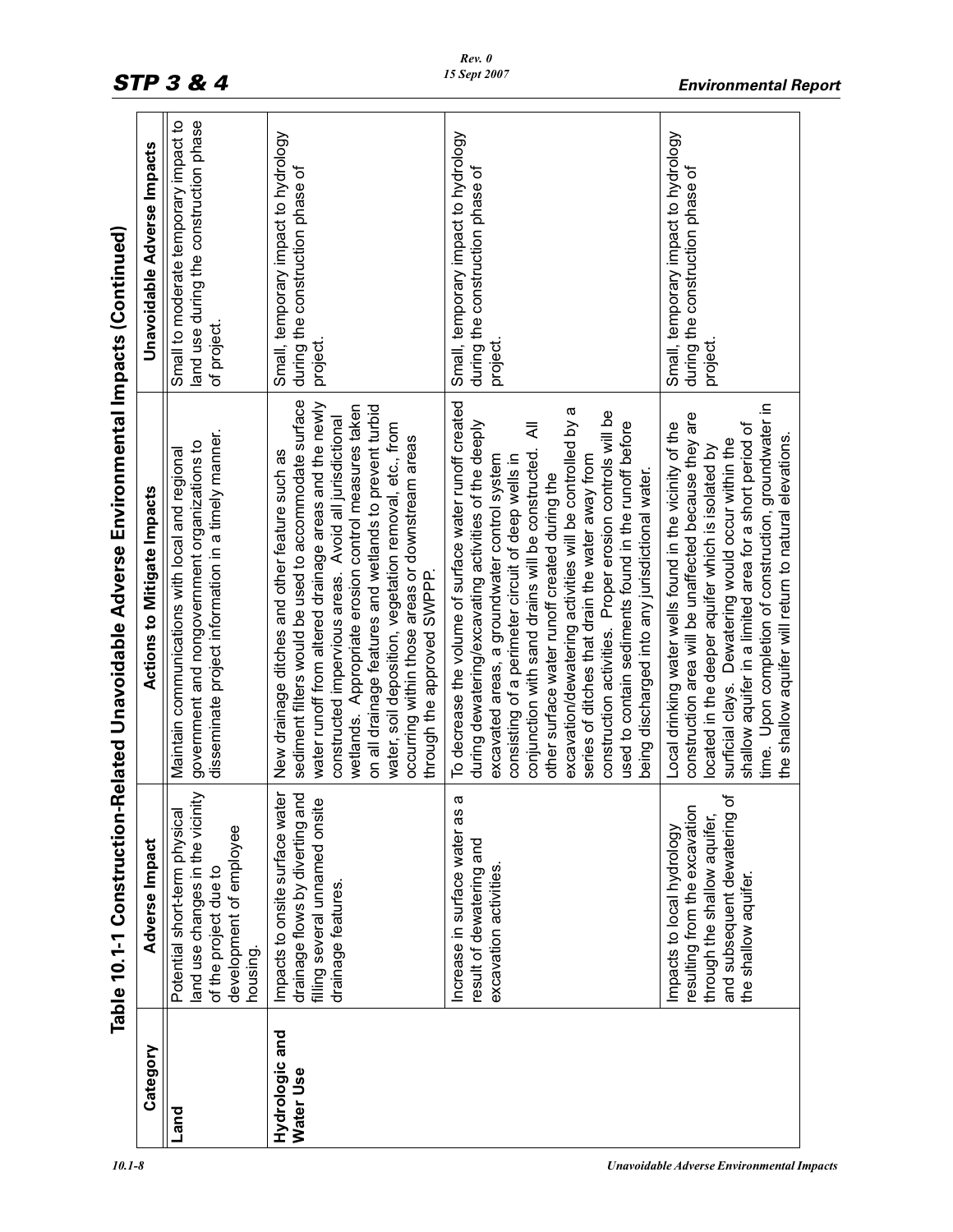|                                        | Table 10.1-1 Construction-                                                                                                                                                                                                      | Related Unavoidable Adverse Environmental Impacts (Continued)                                                                                                                                                                                                                                                                                                                                          |                                                                                                         |
|----------------------------------------|---------------------------------------------------------------------------------------------------------------------------------------------------------------------------------------------------------------------------------|--------------------------------------------------------------------------------------------------------------------------------------------------------------------------------------------------------------------------------------------------------------------------------------------------------------------------------------------------------------------------------------------------------|---------------------------------------------------------------------------------------------------------|
| Category                               | Adverse Impact                                                                                                                                                                                                                  | <b>Actions to Mitigate Impacts</b>                                                                                                                                                                                                                                                                                                                                                                     | Unavoidable Adverse Impacts                                                                             |
| Hydrologic and<br>Water Use            | reduction within the local water<br>concrete mixing, potable water<br>activities (i.e. dust abatement,<br>Potential for water pressure<br>table due to dewatering<br>use).                                                      | Limit dewatering activities to only those necessary for<br>construction.                                                                                                                                                                                                                                                                                                                               | Small, temporary impact to local water<br>use during the construction phase of<br>project.              |
|                                        | caused by soil erosion from<br>turbidity and sedimentation<br>Potential impact to Little<br>ground disturbance.                                                                                                                 | BMPs to prevent the movement of pollutants (including<br>requirements found in the TPDES permit. Implement<br>sediments) into wetlands and water bodies via storm<br>control measures such as silt fences and sediment<br>water runoff. BMPs will include the use of erosion-<br>settling ponds to prevent sedimentation and turbid<br>Adhere to applicable regulations and permit<br>water discharge. | water quality during the construction<br>Small, temporary impact to surface<br>phase of project.        |
|                                        |                                                                                                                                                                                                                                 | Use of vegetated land buffers between water bodies<br>and the construction site to minimize sedimentation<br>impacts                                                                                                                                                                                                                                                                                   |                                                                                                         |
| Terrestrial and<br>Aquatic)<br>Ecology | displace animals such as birds<br>mobile animals may increase.<br>result in habitat loss and will<br>and mammals that currently<br>inhabit the construction site.<br>Construction activities will<br>The mortality rate of less | Limit vegetation removal to only those areas needed for<br>construction. Restoration of the temporary impact<br>areas will be completed in a timely manner upon<br>completion of construction.                                                                                                                                                                                                         | Small, temporary impacts to habitat<br>and wildlife during the construction<br>phase of the project.    |
|                                        | and roosting habits of wetland<br>Filling of drainage areas and<br>ditches may impact foraging<br>dependent species                                                                                                             | Restoration of the habitat by relocating and<br>revegetation of drainage areas.                                                                                                                                                                                                                                                                                                                        | foraging areas during the construction<br>Small, temporary impacts to wildlife<br>phase of the project. |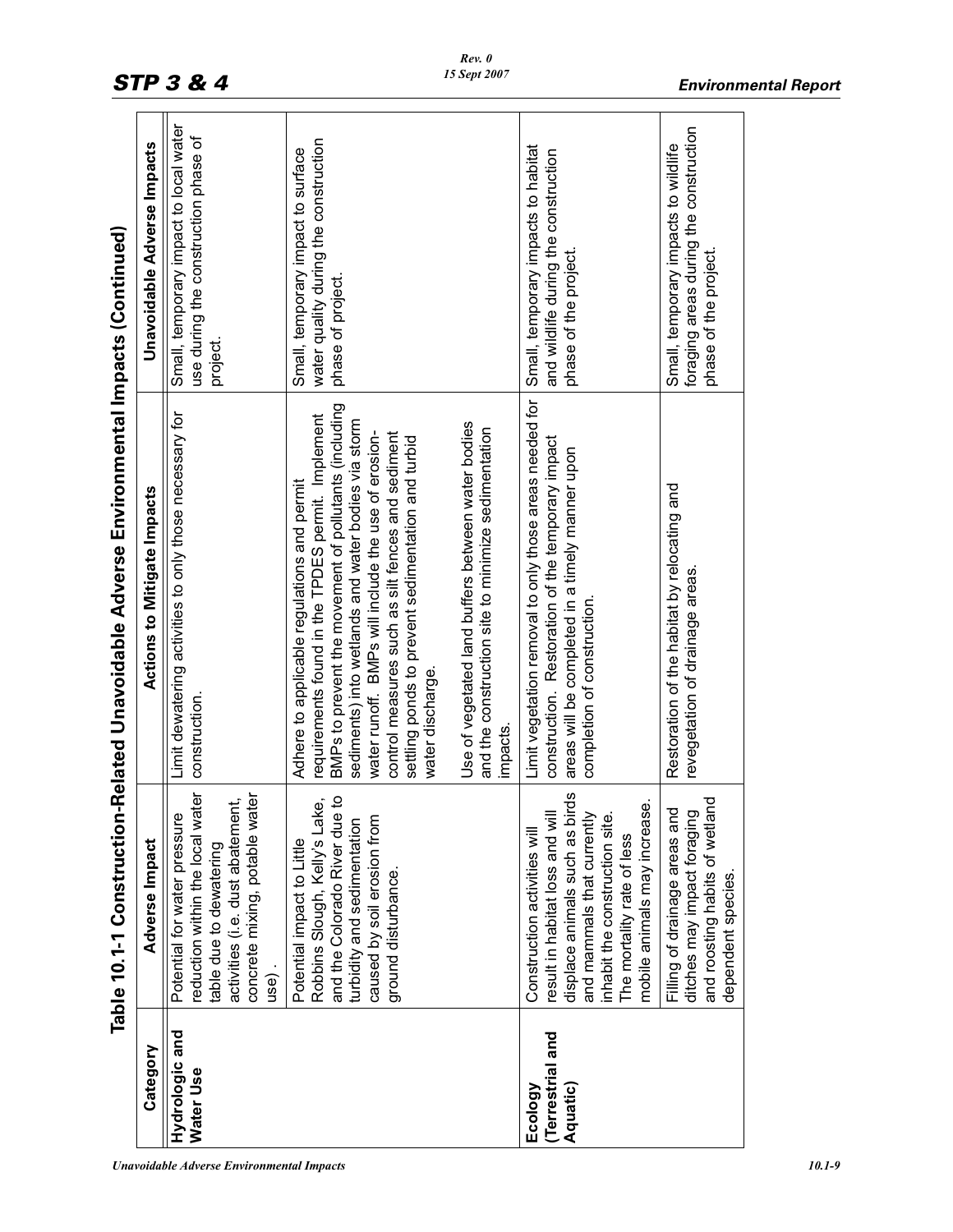|                                        | Table 10.1-1 Construction-                                                                                                                                                                        | Related Unavoidable Adverse Environmental Impacts (Continued)                                                                                                                                                                                                                                                                                                                                                                                                                                      |                                                                                                                                                            |
|----------------------------------------|---------------------------------------------------------------------------------------------------------------------------------------------------------------------------------------------------|----------------------------------------------------------------------------------------------------------------------------------------------------------------------------------------------------------------------------------------------------------------------------------------------------------------------------------------------------------------------------------------------------------------------------------------------------------------------------------------------------|------------------------------------------------------------------------------------------------------------------------------------------------------------|
| Category                               | Adverse Impact                                                                                                                                                                                    | <b>Actions to Mitigate Impacts</b>                                                                                                                                                                                                                                                                                                                                                                                                                                                                 | Unavoidable Adverse Impacts                                                                                                                                |
| Terrestrial and<br>Aquatic)<br>Ecology | Ξ,<br>Disturbance or destruction of<br>wetlands and surface waters<br>by working in, over, or close<br>these areas.                                                                               | Avoidance of wetland areas, where possible, during<br>construction activities.                                                                                                                                                                                                                                                                                                                                                                                                                     | temporary impacts to surface waters<br>during the construction phase of the<br>Wetlands will be avoided where<br>possible. There will be small<br>project. |
|                                        | construction noises (onsite and<br>Wildlife may be startled or<br>transmission lines).<br>frightened away by                                                                                      | Animal displacement due to noise should be temporary<br>in nature. Animals should return upon completion of<br>construction.                                                                                                                                                                                                                                                                                                                                                                       | during the construction phase of the<br>Small, temporary impacts wildlife<br>project.                                                                      |
|                                        | and sedimentation caused by<br>soil erosion from construction<br>macroinvertebrates, and fish<br>as a result of water turbidity<br>Potential impacts to aquatic<br>plants, benthic<br>activities. | and drainage ditches. Upon completion of construction<br>intercepting and retaining sediment via retention ponds<br>Develop and implement erosion and sediment control<br>covering of all disturbed areas, reducing the length of<br>along stream banks or drainage features, disturbed<br>plans that incorporate recognized BMPs such as<br>areas will be rip-rapped or seeded to establish a<br>time disturbed soil is exposed to weather, and<br>perennial vegetative cover to prevent erosion. | Small, temporary impacts to aquatic<br>ecosystems during the construction<br>phase of the project.                                                         |
|                                        | Φ<br>Displacement of fish, aquatic<br>insects from filling of drainag<br>species, crustaceans and<br>features on site.                                                                            | of this non-jurisdictional area is small, the type of habitat<br>Mitigation is not necessary because the impact acreage<br>is not unique to the area, and no important species are<br>found onsite                                                                                                                                                                                                                                                                                                 | Small, temporary impacts to aquatic<br>ecosystems during the construction<br>phase of the project.                                                         |
|                                        | population from rerouting of<br>Temporary decline in insect<br>onsite drainage features.                                                                                                          | Restoration of the habitat by relocating and<br>revegetating the drainage feature.                                                                                                                                                                                                                                                                                                                                                                                                                 | populations during the construction<br>Small, temporary impacts to insect<br>phase of the project.                                                         |
| Socioeconomic                          | increase in heavy, wide-bodied<br>vicinity of the project due to<br>Degradation of roads in the<br>increased traffic and an<br>trucks and equipment                                               | potholes, reinforcing soft shoulders) can be conducted<br>problem areas as they occur so that necessary road<br>repairs and improvements (i.e., patching cracks and<br>Alert the appropriate local government agencies of<br>n a timely manner.                                                                                                                                                                                                                                                    | during the construction phase of the<br>Small, temporary impacts to roads<br>project.                                                                      |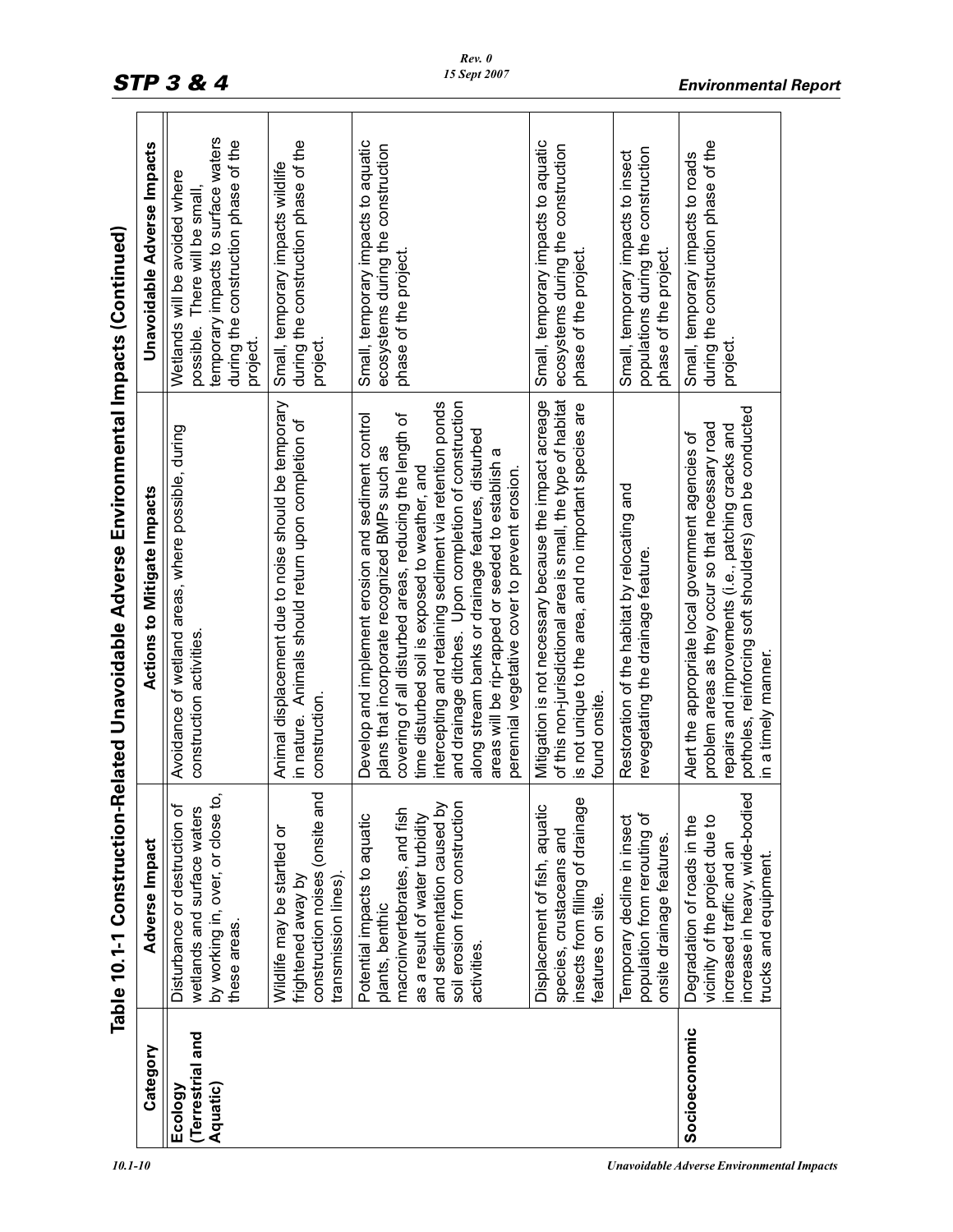|               |                                                                                                                                      | Table 10.1-1 Construction-Related Unavoidable Adverse Environmental Impacts (Continued)                                                                                                                                                                                                                         |                                                                                                                                                                                                              |
|---------------|--------------------------------------------------------------------------------------------------------------------------------------|-----------------------------------------------------------------------------------------------------------------------------------------------------------------------------------------------------------------------------------------------------------------------------------------------------------------|--------------------------------------------------------------------------------------------------------------------------------------------------------------------------------------------------------------|
| Category      | Adverse Impact                                                                                                                       | <b>Actions to Mitigate Impacts</b>                                                                                                                                                                                                                                                                              | Unavoidable Adverse Impacts                                                                                                                                                                                  |
| Socioeconomic | $\equiv$<br>Increased traffic congestion<br>the vicinity of STP due to<br>construction activities.                                   | management plan that could include such measures as<br>turn lane installation where necessary, establishing a<br>Develop and implement a construction traffic<br>centralized parking area with shuttle service,<br>encouraging carpools, and staggering shifts.                                                 | Moderate to large impacts to traffic<br>congestion during the construction<br>phase of the project.                                                                                                          |
|               | shortage in Matagorda County.<br>Potential short-term housing                                                                        | construction of new housing. Temporary housing could<br>Construction employment will increase gradually with a<br>Mitigation efforts will be market-driven over time.<br>peak after 2 or 3 years. This will allow time for<br>be constructed as needed.                                                         | Moderate to large impacts to short-term<br>housing at the beginning of<br>construction of the project.                                                                                                       |
|               | $\overline{\omega}$<br>Water shortages in Matagord<br>County as a result of the in-<br>migrating construction<br>workforce.          | include reuse, seawater desalination, conservation, and<br>planning officials so that ample time is given to plan for<br>the Lower Colorado River Authority/San Antonio Water<br>the influx. Mitigation strategies (performed by others)<br>Maintain communication with local government and<br>System Project. | supply at the beginning of construction<br>Moderate to large impacts to water<br>of the project.                                                                                                             |
|               | ω<br>treatment plants in Matagord<br>County as a result of the in-<br>Shortage of wastewater<br>migrating construction<br>workforce. | planning officials so that ample time is given to plan for<br>Maintain communication with local government and<br>the influx                                                                                                                                                                                    | beginning of construction of the project.<br>wastewater treatment facilities at the<br>Moderate to large impacts to the                                                                                      |
|               | ڗ<br>≘.<br>Potential impacts to police, fir<br>medical, and social services<br>Matagorda County.                                     | Maintain communication with local government officials<br>Funding for this expansion will be provided through the<br>so that expansions in police and fire services could be<br>coordinated, planned, and funded in a timely manner.<br>increased tax revenues from the construction project.                   | medical and social services during the<br>Small unavoidable adverse impacts to<br>services until expansion of workforce<br>Moderate impacts to police and fire<br>construction of the plant<br>are completed |
|               |                                                                                                                                      |                                                                                                                                                                                                                                                                                                                 |                                                                                                                                                                                                              |

*Rev. 0 15 Sept 2007*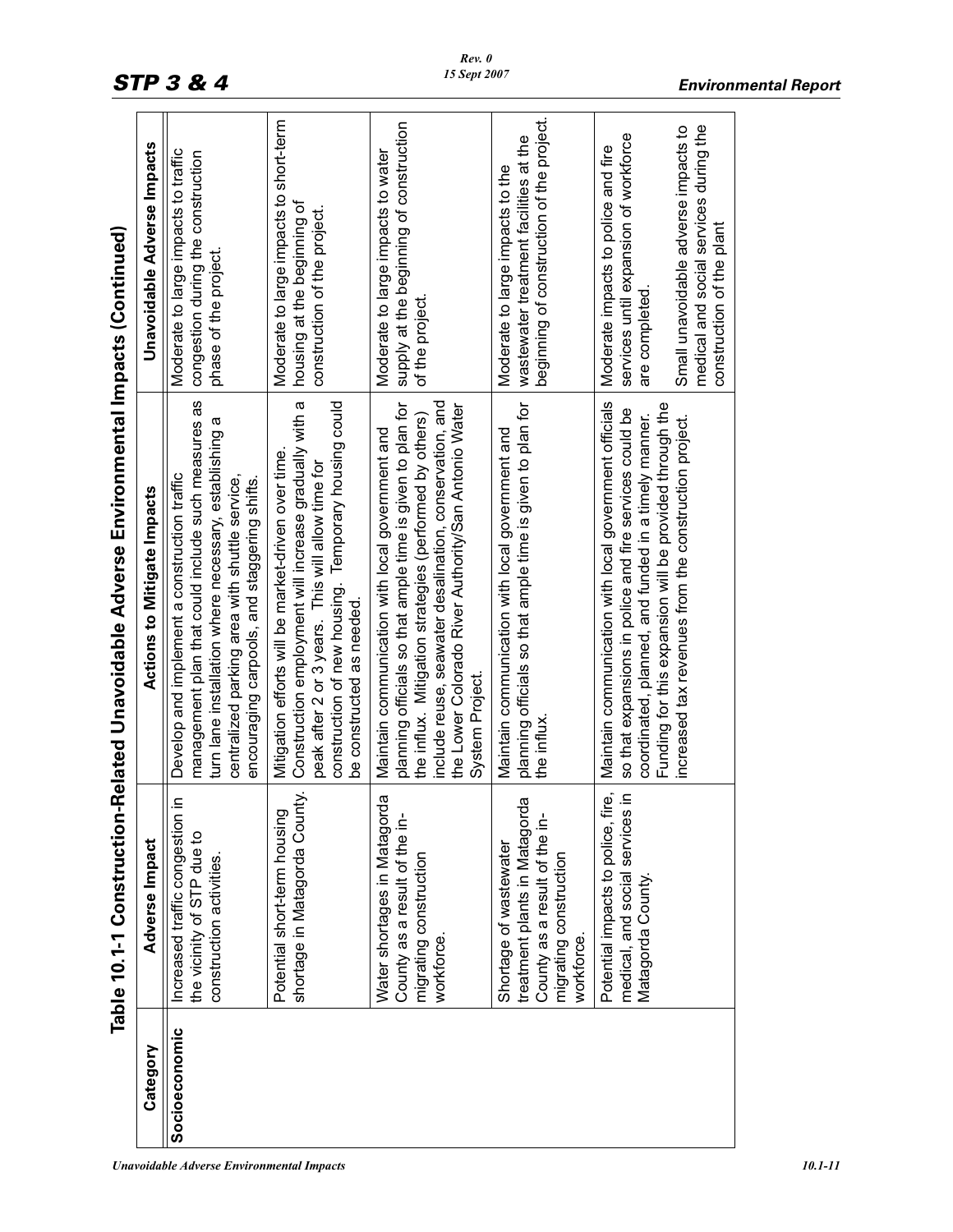|                                   | Table 10.1-1 Construction                                                                                                                                                                                 | -Related Unavoidable Adverse Environmental Impacts (Continued)<br><b>Actions to Mitigate Impacts</b>                                                                                                                                                                                                                                          |                                                                                                            |
|-----------------------------------|-----------------------------------------------------------------------------------------------------------------------------------------------------------------------------------------------------------|-----------------------------------------------------------------------------------------------------------------------------------------------------------------------------------------------------------------------------------------------------------------------------------------------------------------------------------------------|------------------------------------------------------------------------------------------------------------|
| Category                          | Adverse Impact                                                                                                                                                                                            |                                                                                                                                                                                                                                                                                                                                               | <b>Unavoidable Adverse Impacts</b>                                                                         |
| Socioeconomic                     | to accommodate the increase<br>schools in Matagorda County<br>৳<br>Potential short-term ability<br>in student population.                                                                                 | Maintain communication with local government officials<br>so that timely short-term solutions can be implemented<br>increased tax revenues from the construction project.<br>in the form of adding modular classrooms and hiring<br>additional teachers to existing schools. Funding for<br>additional resources will be provided through the | Moderate to large impacts to schools<br>until expansion of facilities are<br>completed.                    |
| Radiological                      | 0e<br>exposed to radiation sources<br>gaseous effluents, or liquid<br>operations of STP 1 & 2. [2]<br>Construction workers may<br>effluents) from the routine<br>(through direct radiation,               | exposure. The site will be in accordance with all<br>Continual monitoring the STP site for radiation<br>radiation safety regulations to ensure that the<br>construction workers are protected.                                                                                                                                                | Small unavoidable adverse impact of<br>radiation exposure for construction<br>workers from existing units. |
| Atmospheric and<br>Meteorological | traffic, construction equipment,<br>ncreased air emissions from<br>Construction will cause<br>and fugitive dust.                                                                                          | Ensure that construction equipment is well maintained.<br>Comply with local, state, and/or federal air regulations.<br>stabilizing disturbed areas, and covering trucks).<br>Use dust control measures (such as watering,                                                                                                                     | Small unavoidable adverse impacts<br>during the construction of the plant.                                 |
|                                   | Construction may cause local<br>elevated noise levels.                                                                                                                                                    | Notify local public of impending construction activities<br>that may exceed acceptable noise levels.                                                                                                                                                                                                                                          | Small unavoidable adverse impacts<br>during the construction of the plant.                                 |
| Environmental<br>Justice          | County during the construction<br>increased demand for housing,<br>housing could increase due to<br>The cost of low-income rental<br>income renters in Matagorda<br>potentially displacing low-<br>phase. | determined that the probability of this being an issue is<br>Analysis of housing availability in Matagorda County<br>low. Because of this, mitigation would not be<br>necessary.                                                                                                                                                              | Small unavoidable adverse impacts<br>during the construction of the plant.                                 |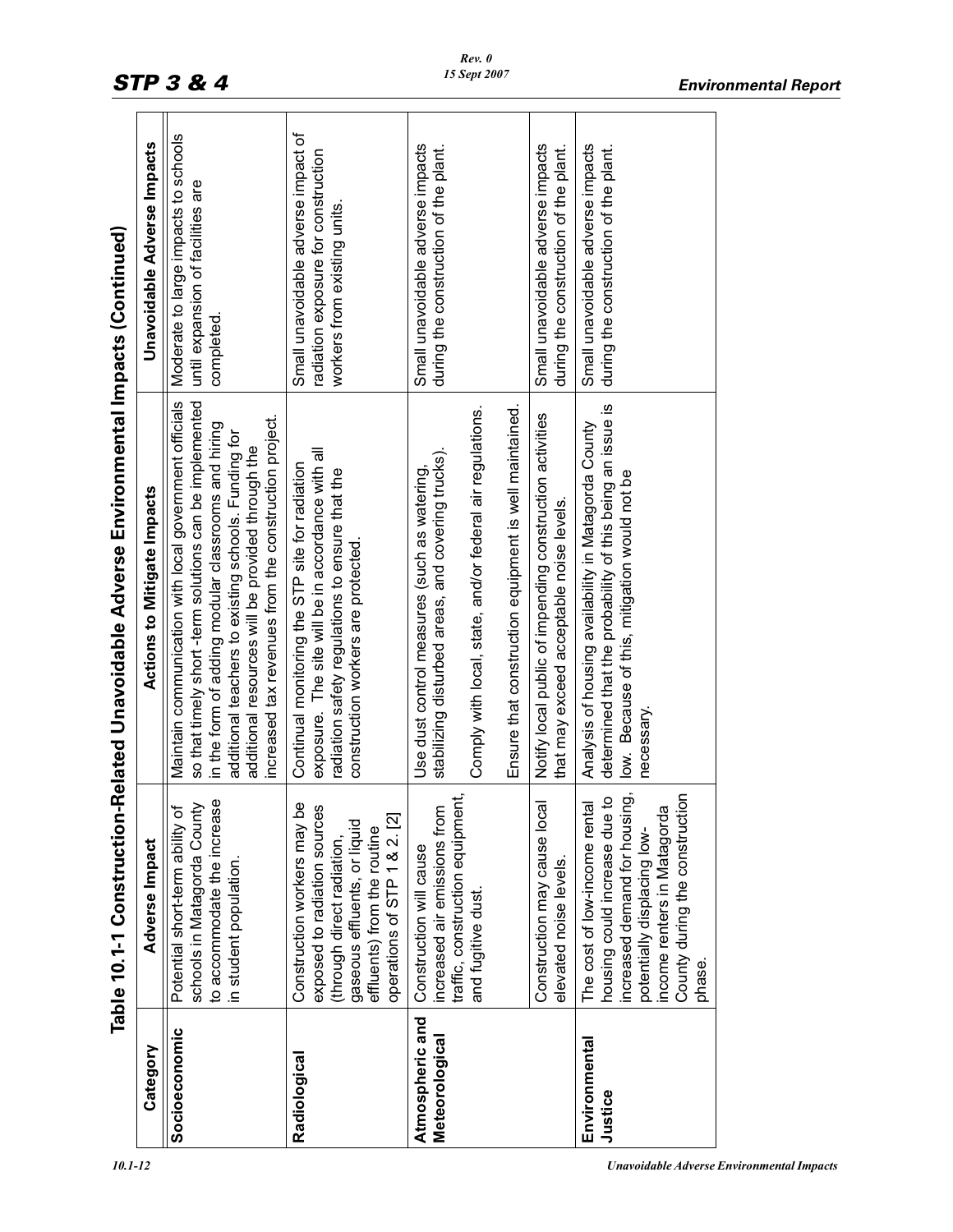| <b>Unavoidable Adverse Environmental Impacts</b> | 10.1-13 |
|--------------------------------------------------|---------|
|                                                  |         |

|          |                                                                                                                                                                                          | Table 10.1-2 Operation-Related Unavoidable Adverse Environmental Impacts                                                                                                                                                                                                                                                                                        |                                                                                                                                                                                  |
|----------|------------------------------------------------------------------------------------------------------------------------------------------------------------------------------------------|-----------------------------------------------------------------------------------------------------------------------------------------------------------------------------------------------------------------------------------------------------------------------------------------------------------------------------------------------------------------|----------------------------------------------------------------------------------------------------------------------------------------------------------------------------------|
| Category | Adverse Impact                                                                                                                                                                           | <b>Actions to Mitigate Impacts</b>                                                                                                                                                                                                                                                                                                                              | Unavoidable Adverse Impacts                                                                                                                                                      |
| and Use  | will be permanently dedicated to<br>the plant until decommissioning.<br>of land<br>Approximately 90 acres                                                                                | There are no practical measures of mitigation for this<br>impact.                                                                                                                                                                                                                                                                                               | Land will not be available for use<br>until plant(s) decommissioning<br>resulting in small unavoidable<br>adverse impact during life.                                            |
|          | of land<br>will be permanently dedicated<br>committed to the uranium fuel<br>cycle during plant operation.<br>and 160 will be temporarily<br>Approximately 21 acres                      |                                                                                                                                                                                                                                                                                                                                                                 | available until decommissioning of<br>unavoidable impact. 21 acres will<br>never be available for future use.<br>160 acres of land will not be<br>the plant resulting in a small |
|          | impacts<br>of radioactive wastes generated<br>isposal<br>as a result of the fuel cycle.<br>onsite and offsite from d<br>Potential environmental                                          | facility is constructed. At that time, the storage area<br>disposal facility with a land use designated for such<br>activities. Disposal area would be operated under<br>appropriate regulations and guidelines until such<br>time a NRC licensed high-level waste disposal<br>Disposal area(s) would be a permitted waste<br>could be restored for other uses. | Some onsite and offsite land will be<br>facilities and will no be available for<br>other uses. Small unavoidable<br>dedicated to licensed disposal<br>adverse impact.            |
|          | workforce population growth.<br>Increase in development for<br>$\overline{\mathfrak{g}}$<br>Offsite land use impacts<br>commercial and resident<br>attributed to operations<br>purposes. | government to disseminate project information so<br>Maintain communication with local and regional<br>they have the opportunity to plan accordingly.                                                                                                                                                                                                            | impact to land use during the life of<br>Small to moderate unavoidable<br>the plant.                                                                                             |
|          | volume of solid waste generated<br>result in an increase in the total<br>Operation of new units would<br>at the STP site.                                                                | and waste minimization programs currently in place.<br>waste at licensed facilities. STPNOC has recycling<br>transportation, and offsite land disposal of the solid<br>All federal, Texas, and local requirements and<br>standards would be met regarding handling,                                                                                             | to licensed disposal facilities and will<br>Small unavoidable adverse impact.<br>Some offsite land will be dedicated<br>no be available for other uses.                          |

*Rev. 0 15 Sept 2007*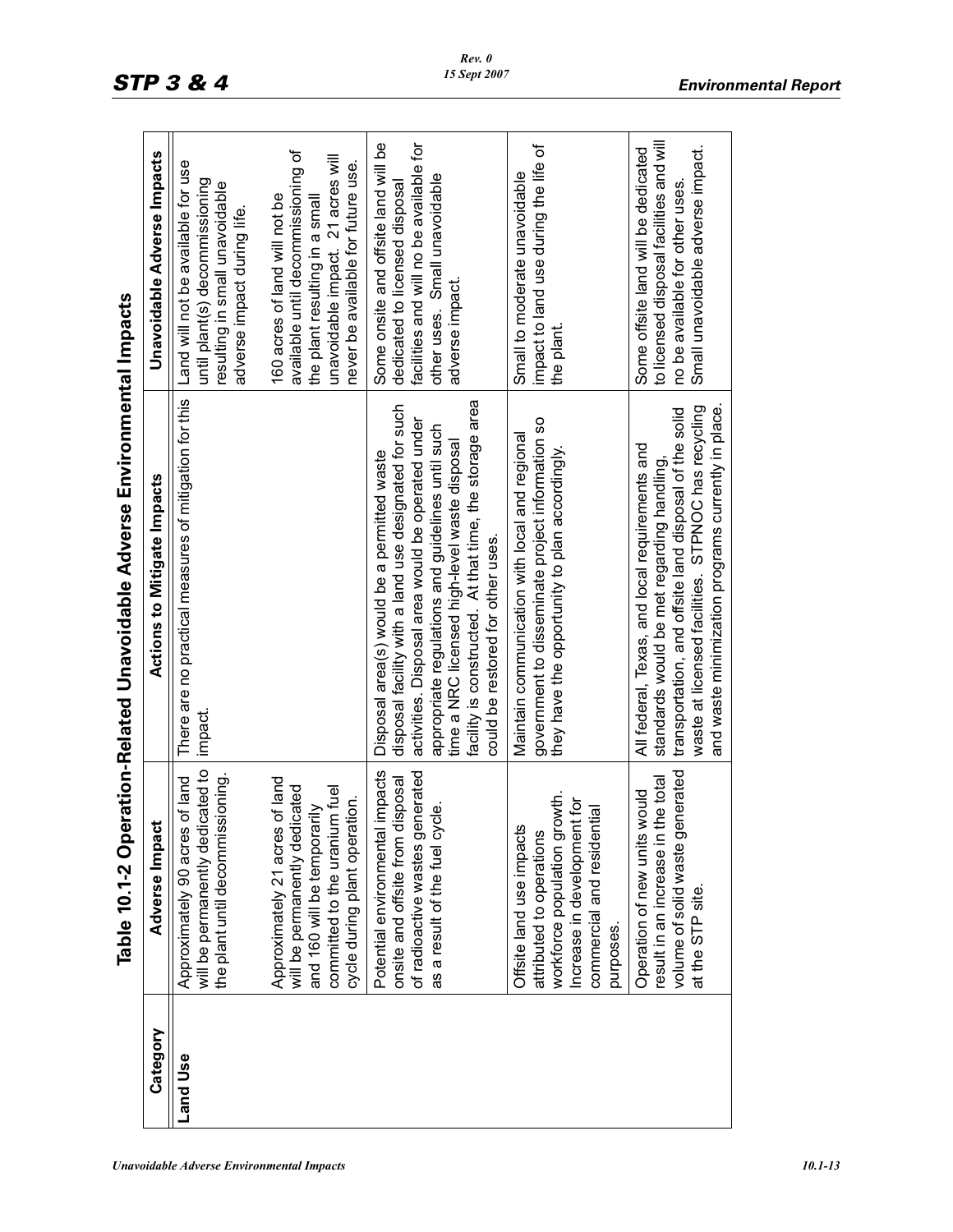|                               |                                                                                                                                                                                                                                                                                                                                                | Table 10.1-2 Operation-Related Unavoidable Adverse Environmental Impacts (Continued)                                                                                                                                                                                                                                                                                                                                                                                                                               |                                                                                                       |
|-------------------------------|------------------------------------------------------------------------------------------------------------------------------------------------------------------------------------------------------------------------------------------------------------------------------------------------------------------------------------------------|--------------------------------------------------------------------------------------------------------------------------------------------------------------------------------------------------------------------------------------------------------------------------------------------------------------------------------------------------------------------------------------------------------------------------------------------------------------------------------------------------------------------|-------------------------------------------------------------------------------------------------------|
| Category                      | Adverse Impact                                                                                                                                                                                                                                                                                                                                 | <b>Actions to Mitigate Impacts</b>                                                                                                                                                                                                                                                                                                                                                                                                                                                                                 | Unavoidable Adverse Impacts                                                                           |
| and Water Use<br>Hydrological | be withdrawn from the Colorado<br>Potential hydrologic impacts to<br>nd as<br>cooling reservoir. Water would<br>main<br>seepage, blowdown from the<br>River and added to the main<br>cooling reservoir to replace<br>water lost to evaporation,<br>pumping of water to the r<br>main cooling reservoir, a<br>the Colorado River from<br>needed | considered small and would not require mitigation.<br>42,604 gpm during normal operations and 44,779<br>Maximum operating conditions are at a rate of<br>gpm during maximum operations. Impact is                                                                                                                                                                                                                                                                                                                  | availability downstream of the plant.<br>Small unavoidable impact to water                            |
|                               | pumped from [five] existing and<br>Makeup water for the ultimate<br>Impacts to local groundwater<br>potentially new groundwater<br>heat sink (mechanical draft<br>cooling towers) would be<br>wells.                                                                                                                                           | groundwater permit from 3,000 acre-feet per year to<br>3,500 acre-feet per year up to the current permitted<br>STPNOC will apply to Coastal Plains Groundwater<br>limit with the remainder of the water requirements<br>Conservation for an increase in the site's current<br>Withdrawal groundwater from the deep confined<br>met by water from the main cooling reservoir.                                                                                                                                       | impacts to groundwater availability<br>Small to moderate unavoidable<br>during the life of the plant. |
|                               | supply due to increased demand<br>from operating STP 3 & 4.                                                                                                                                                                                                                                                                                    | Chicot aquifer, limiting impacts to those local wells in<br>Conduct groundwater monitoring as required by<br>groundwater use permit.<br>the deep aquifer.                                                                                                                                                                                                                                                                                                                                                          |                                                                                                       |
|                               | frequency of blowdown from the<br>Main Cooling Reservoir to the<br>$\frac{4}{15}$<br>expected to increase the<br>The addition of STP 3 &<br>Colorado River.                                                                                                                                                                                    | Obtain TPDES permit and comply with its discharge<br>discharges would not be made when the river flow is<br>S<br>state water quality standards the discharges would<br>volume would not exceed 12.5 percent of the river<br>& 4 cooling system effluent of at least 8. Also, per<br>flow, allowing a dilution of the already diluted STP<br>less than 800 cubic feet per second (cfs) and the<br>limits and monitoring requirements. The main<br>cooling reservoir would be operated such that<br>be 95°F or less. | impacts to surface water during the<br>Small to moderate unavoidable<br>life of the plant.            |

*10.1-14 Unavoidable Adverse Environmental Impacts*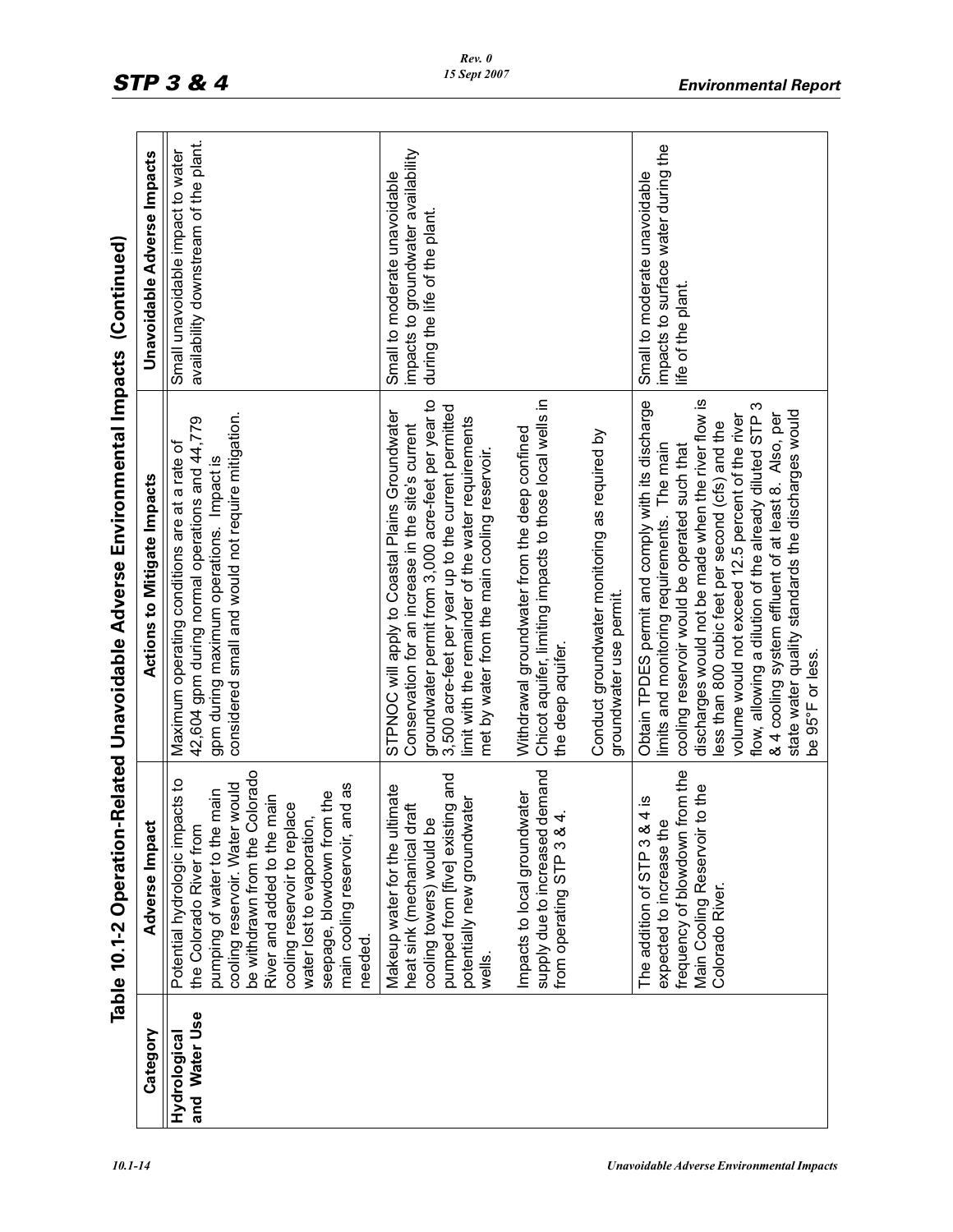| ¢                        |
|--------------------------|
| i<br>i                   |
| ׇ֖֖֖֧֚֡֬֝֓֝֬֝֬֓ <b>֓</b> |
|                          |
|                          |
|                          |
| $\sim$                   |
| <br> <br>:               |

|                                           |                                                                                                                                                                                                                                                                                                                           | Table 10.1-2 Operation-Related Unavoidable Adverse Environmental Impacts (Continued)                                                                                                                                                                                                                                                                                                                                                                                                    |                                                                                                     |
|-------------------------------------------|---------------------------------------------------------------------------------------------------------------------------------------------------------------------------------------------------------------------------------------------------------------------------------------------------------------------------|-----------------------------------------------------------------------------------------------------------------------------------------------------------------------------------------------------------------------------------------------------------------------------------------------------------------------------------------------------------------------------------------------------------------------------------------------------------------------------------------|-----------------------------------------------------------------------------------------------------|
| Category                                  | Adverse Impact                                                                                                                                                                                                                                                                                                            | <b>Actions to Mitigate Impacts</b>                                                                                                                                                                                                                                                                                                                                                                                                                                                      | Unavoidable Adverse Impacts                                                                         |
| and Water Use<br>Hydrological             | vstem<br>units'<br>as<br>discharges will increase as a<br>result of the operation of the<br>Non-radioactive wastewater<br>Ε<br>new units' operation, such<br>additional cooling water sy<br>wastewater from the new<br>auxiliary system, and stor<br>water runoff from new<br>blowdown, permitted<br>impervious surfaces. | TCEQ water quality standards. STPNOC will revise<br>The impacts due to the new impervious surfaces will<br>Discharges would be in accordance with applicable<br>the existing Stormwater Pollution Prevention Plan.<br>be negligible due to Best Management Practices.                                                                                                                                                                                                                   | Small unavoidable increase in non-<br>radioactive wastewater discharge<br>for the life of the plant |
| Terrestrial and<br>Ecological<br>Aquatic) | ent of<br>power<br>نه<br>plant water intake structur<br>Entrainment and entrapm<br>aquatic organisms at the I                                                                                                                                                                                                             | Available" The MCR is a closed cycle cooling system<br>designed to be 0.5 fps or less, and (3) the intake was<br>Intake structure designed with the "Best Technology<br>other design features: (1) the intake was oriented in<br>equipped with a fish "handling and bypass" system.<br>mpingement and entrainment were minimized by<br>such a way as to reduce attractant flows, (2) the<br>approach velocity at the traveling screens was<br>that minimizes withdrawal of river water. | Small unavoidable adverse impacts<br>during the life of the plant.                                  |
|                                           | ease<br>potentially impacting existing<br>Φ<br>Inclusion of STP 3&4 in th<br>system will lead to an incr<br>existing cooling reservoir<br>terrestrial biota using the<br>shoreline vegetation and<br>in operating water level,<br>reservoir.                                                                              | new shoreline. There are other foraging areas in the<br>vicinity until recolonization. Further mitigation would<br>Prey species will eventually recolonize along the<br>not be required.                                                                                                                                                                                                                                                                                                | Small unavoidable adverse impacts<br>during the life of the plant                                   |
|                                           | Impacts to bird populations from<br>impacts with cooling towers.                                                                                                                                                                                                                                                          | Low height of cooling towers would cause negligible<br>mortality. Mitigation would not be required.                                                                                                                                                                                                                                                                                                                                                                                     | Small unavoidable adverse impacts<br>during the life of the plant.                                  |